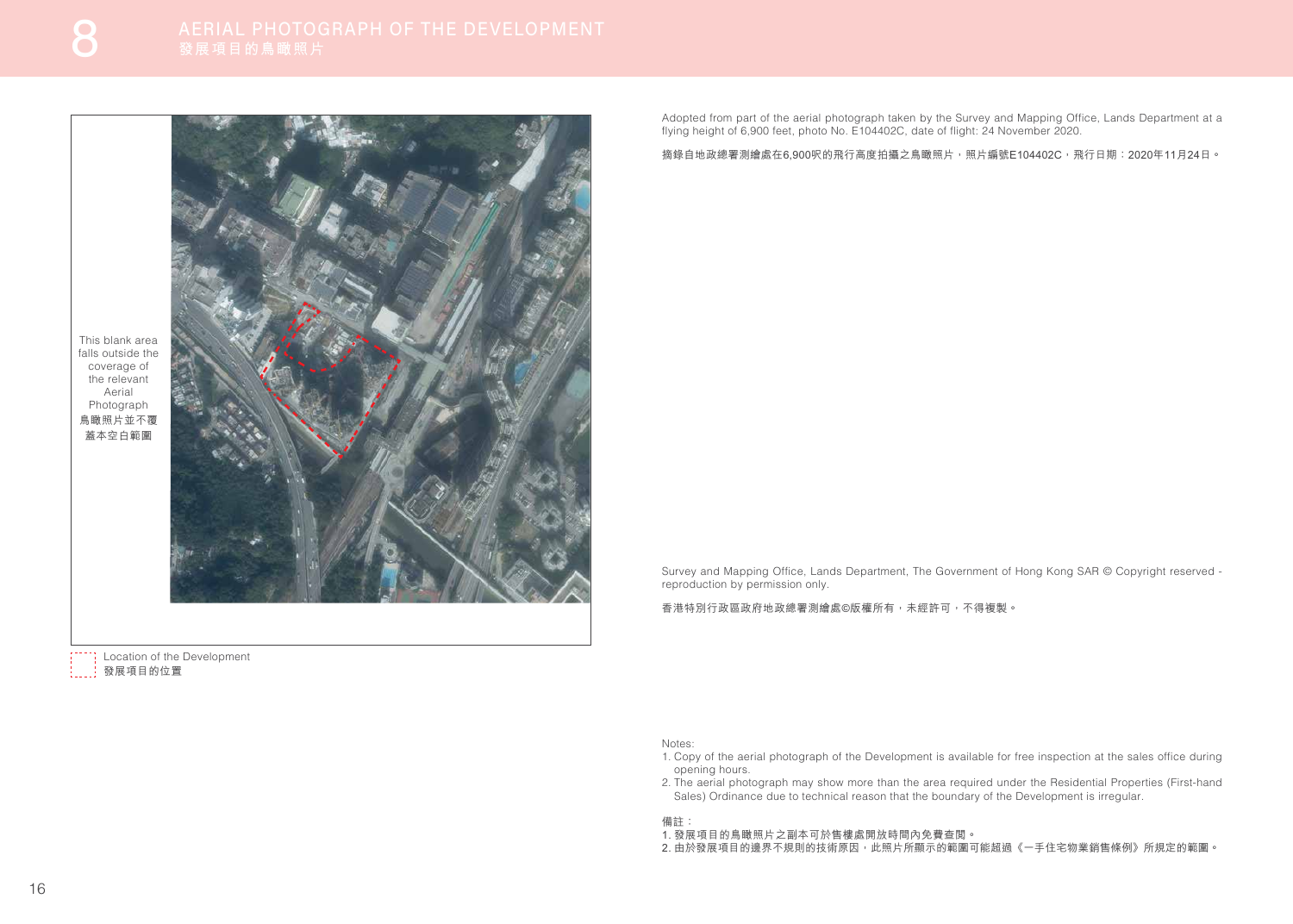Survey and Mapping Office, Lands Department, The Government of Hong Kong SAR © Copyright reserved reproduction by permission only.

香港特別行政區政府地政總署測繪處©版權所有,未經許可,不得複製。

Notes:

- 1. Copy of the aerial photograph of the Development is available for free inspection at the sales office during opening hours.
- 2. The aerial photograph may show more than the area required under the Residential Properties (First-hand Sales) Ordinance due to technical reason that the boundary of the Development is irregular.

<sup>1</sup>: Location of the Development 發展項目的位置

## 備註:

- 1. 發展項目的鳥瞰照片之副本可於售樓處開放時間內免費查閲。
- 2. 由於發展項目的邊界不規則的技術原因,此照片所顯示的範圍可能超過《一手住宅物業銷售條例》所規定的範圍。

Adopted from part of the aerial photograph taken by the Survey and Mapping Office, Lands Department at a flying height of 6,900 feet, photo No. E104403C, date of flight: 24 November 2020.

摘錄自地政總署測繪處在6.900呎的飛行高度拍攝之鳥瞰照片,照片編號E104403C,飛行日期: 2020年11月24日。



This blank area falls outside the coverage of the relevant Aerial Photograph 鳥瞰照片並不覆蓋本空白範圍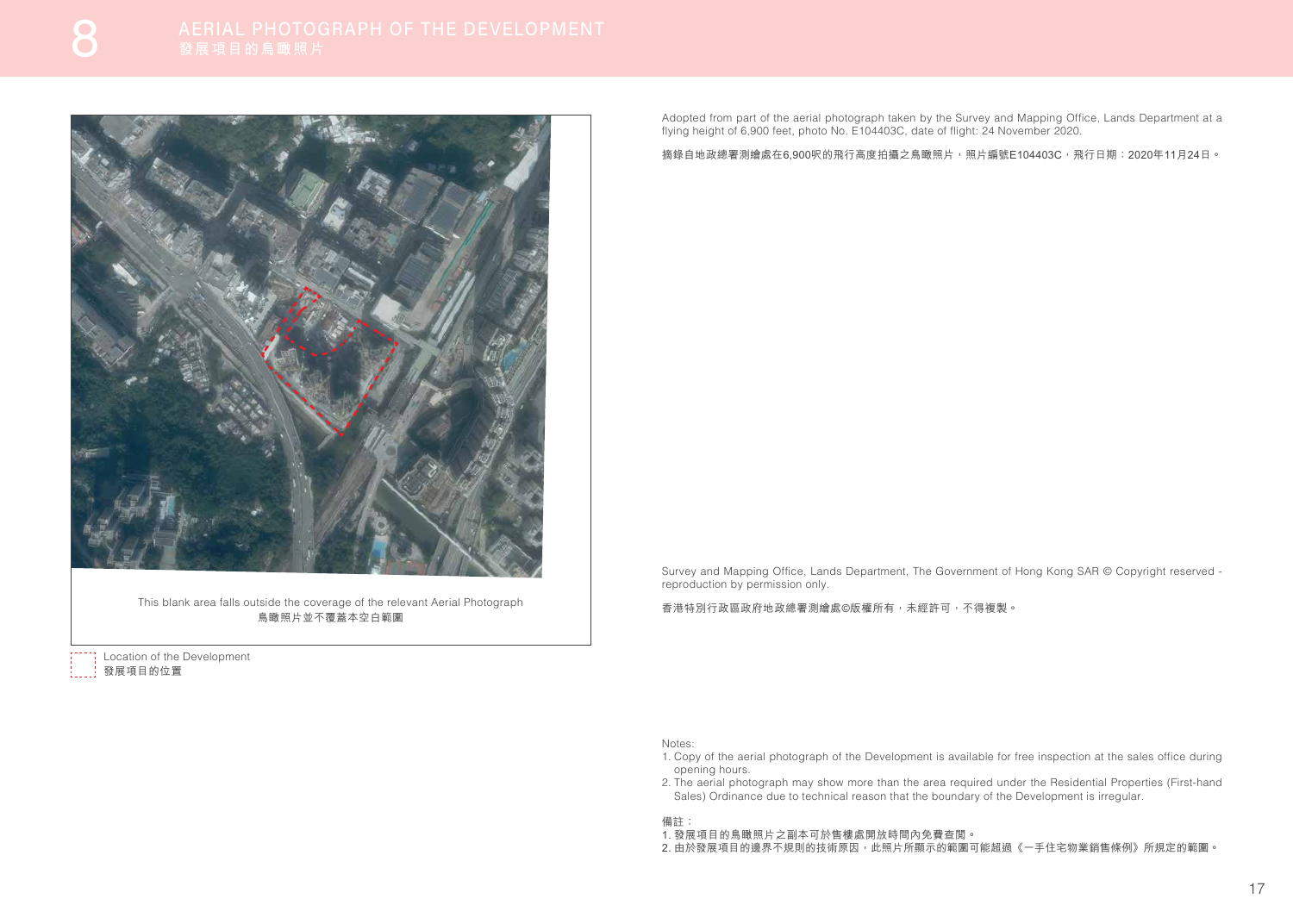Adopted from part of the aerial photograph taken by the Survey and Mapping Office, Lands Department at a flying height of 6,900 feet, photo No. E109758C, date of flight: 1 December 2020.

摘錄自地政總署測繪處在6.900呎的飛行高度拍攝之鳥瞰照片,照片編號E109758C,飛行日期: 2020年12月1日。

<sup>1</sup>: Location of the Development 發展項目的位置



Survey and Mapping Office, Lands Department, The Government of Hong Kong SAR © Copyright reserved reproduction by permission only.

香港特別行政區政府地政總署測繪處©版權所有,未經許可,不得複製。

Notes:

- 1. Copy of the aerial photograph of the Development is available for free inspection at the sales office during opening hours.
- 2. The aerial photograph may show more than the area required under the Residential Properties (First-hand Sales) Ordinance due to technical reason that the boundary of the Development is irregular.

## 備註:

- 1. 發展項目的鳥瞰照片之副本可於售樓處開放時間內免費查閲。
- 2. 由於發展項目的邊界不規則的技術原因,此照片所顯示的範圍可能超過《一手住宅物業銷售條例》所規定的範圍。